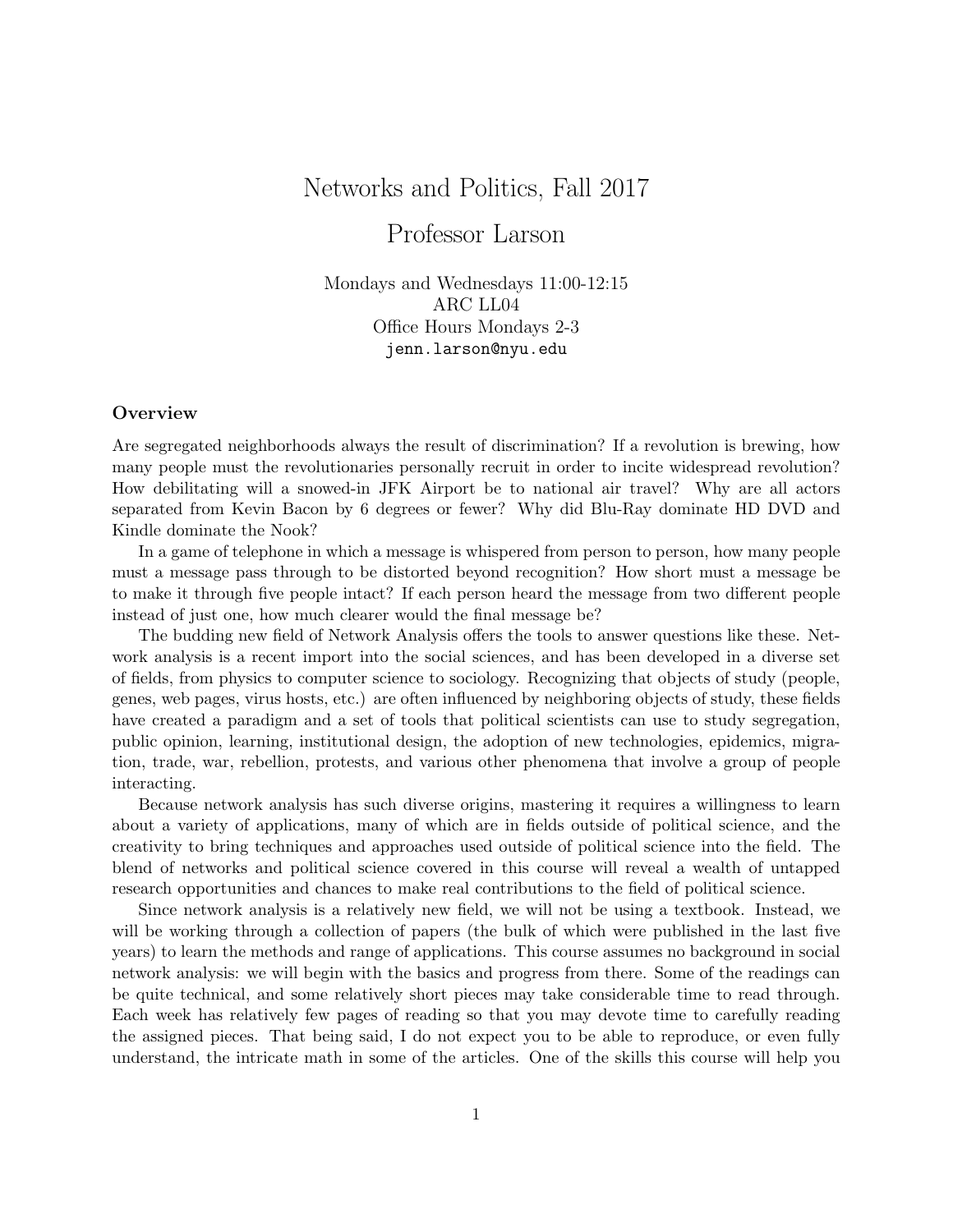to hone is the ability to extract meaning from an academic article, even if the level of technical proficiency assumed in the article is well above your own. (Read: some articles are hard. You can get a lot out of them anyway.)

By the end of the course, you will have the skills necessary to explain or make predictions about real world political phenomena using network techniques. As we encounter various network models throughout the course that seek to describe or explain the world, we will focus on understanding, replicating and improving upon the models, and on applying the models to other phenomena in political science not yet explored with a networks approach. We will also discuss strategies for empirically verifying the explanations or predictions offered by the models. Throughout the course, you will have the opportunity to explore network analysis through discussions, brief lectures, activities, short assignments, an empirical exercise, and a final research project.

Attendance, preparation and thoughtful participation are expected and are crucial to making class a valuable experience for everyone.

#### Requirements and their weight in the final grade

#### Attendance and Participation: 15%

Attendance is mandatory and thoughtful participation is expected in discussions and activities.

#### Short assignments: 20%

Short assignments are intended to clarify course material, offer practice in applying course concepts, and facilitate discussion. The assignment grade will include two problem sets (due 9/27/17 and 11/15/17 in hard copy at the beginning of class), preparation of one short presentation (to be given in class 10/16-18/17, instructions will be given in class), and 3 discussion papers. One discussion paper can be written per any class day that has readings between and including 9/27/17 and 11/27/17. For a discussion paper, craft two questions that could be posed to the class to kick off an interesting discussion related to at least one of the readings for that day. For each question, offer one potential answer. Keep the length of each discussion paper to 2 pages or less, double-spaced. You may submit up to 4; I will record the best 3 grades.

#### Empirical exercise: 15%

A 5-6 page memo detailing an empirical research design, due beginning of class on 10/30/17. Instructions will be given in class.

#### Prospectus: 5%

A 3-4 page memo proposing the topic and plan for the final research project, due by email to the class at 11:59pm on  $11/27/17$ . Classes on  $11/29/17-12/6/17$  will be devoted to short presentations and feedback on project plans.

#### Final research project: 45%

A 12-15 page research paper. Instructions will be given in class. Due 11:59pm, 12/17/17.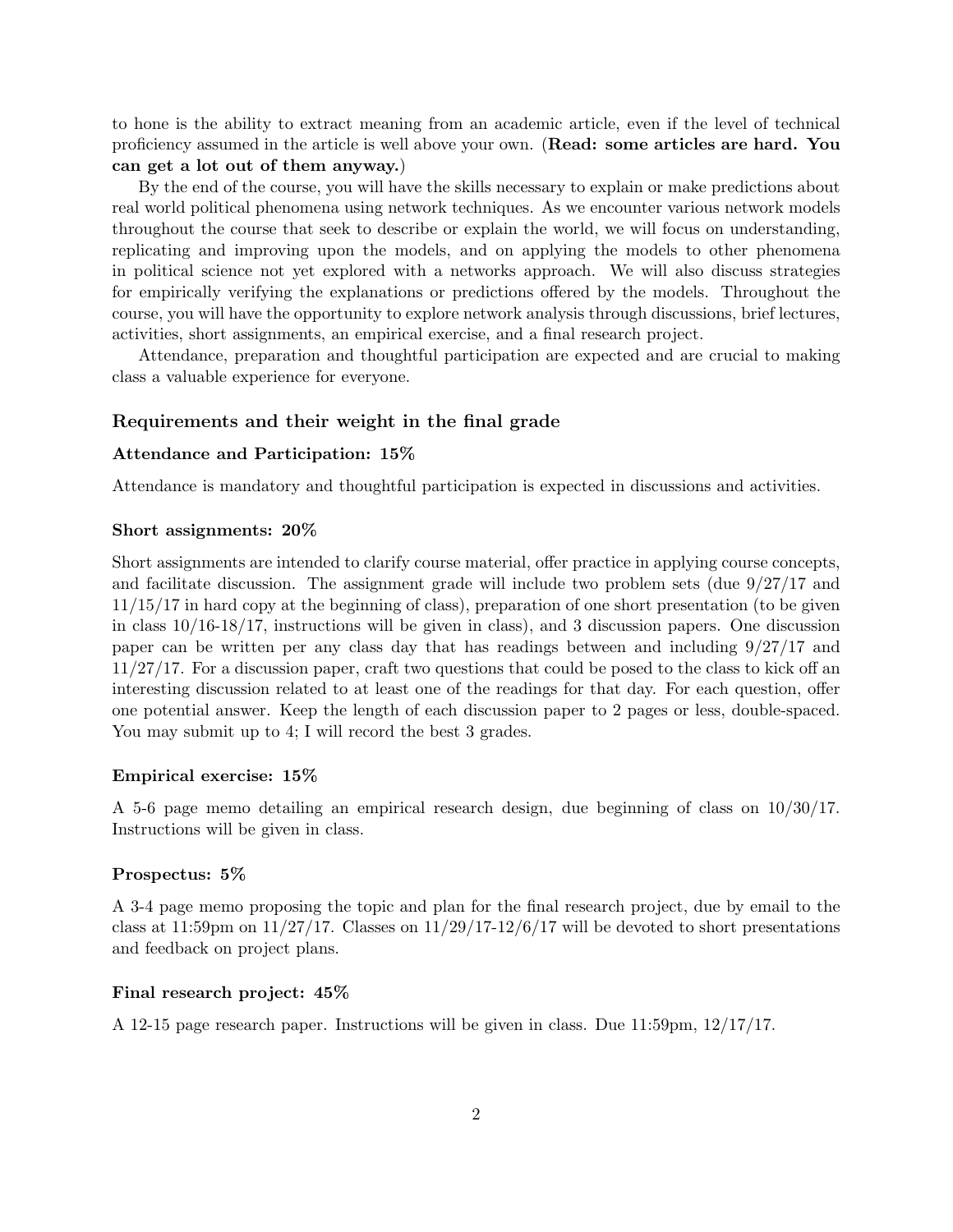Late policy: Because discussion papers are meant to facilitate discussion, no late discussion papers will be accepted. Papers (the empirical exercise, the prospectus, and the final research project) submitted after the due date and time will be penalized half a letter grade for each 24 hours past the due date. Exceptions for personal emergencies will be assessed on a case-by-case basis. Papers will receive a zero 120 hours past the due date. A paper is late if it is submitted past the due date and time, or if it submitted in an improper format.

Additional course information will be announced in class or distributed via the email list or the course website.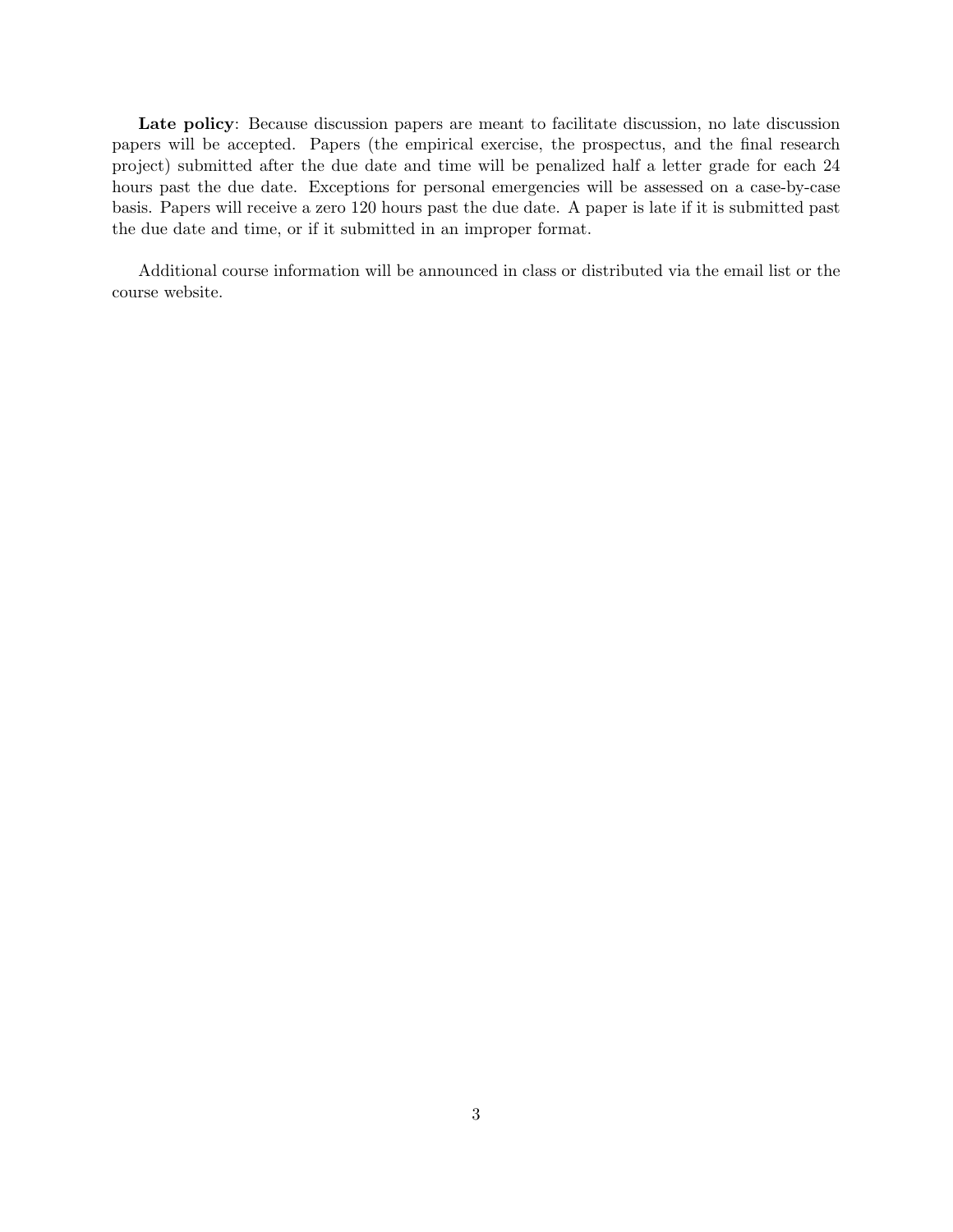# Schedule of Readings (subject to change)

## Week 1: Logistics and Introduction

Wednesday 9/6/17 No Readings

#### Week 2: Representing the World with Networks

What is network analysis? What advantages and disadvantages does network analysis have compared to other tools and paradigms available to political scientists? What can a simple network model tell us about residential segregation and discrimination? Does segregation imply discriminatory preferences? How can this inform policy?

#### Monday 9/11/17

N.A. Christakis and J.H. Fowler. Chapter 1, in the thick of it. In Connected: The Surprising Power of Our Social Networks and How They Shape Our Lives, pages 3–32. Little, Brown, 2009.

#### Wednesday 9/13/17

T.C. Schelling. Sorting and mixing: Race and sex. In Micromotives and Macrobehavior, pages 137–166. WW Norton, 2006.

#### Week 3: Describing Networks

How can networks be described precisely? What do abstract network characteristics have to do with real world phenomena like epidemics, Internet searches, financial markets, and scientific collaboration?

#### Monday 9/18/17

M.O. Jackson. Chapter 2: Representing and measuring networks. In Social and economic networks, pages 20–51. Princeton University Press, 2010.

#### Wednesday 9/20/17

M. Newman. Who is the best connected scientist? a study of scientific coauthorship networks. Complex networks, pages 337–370, 2004.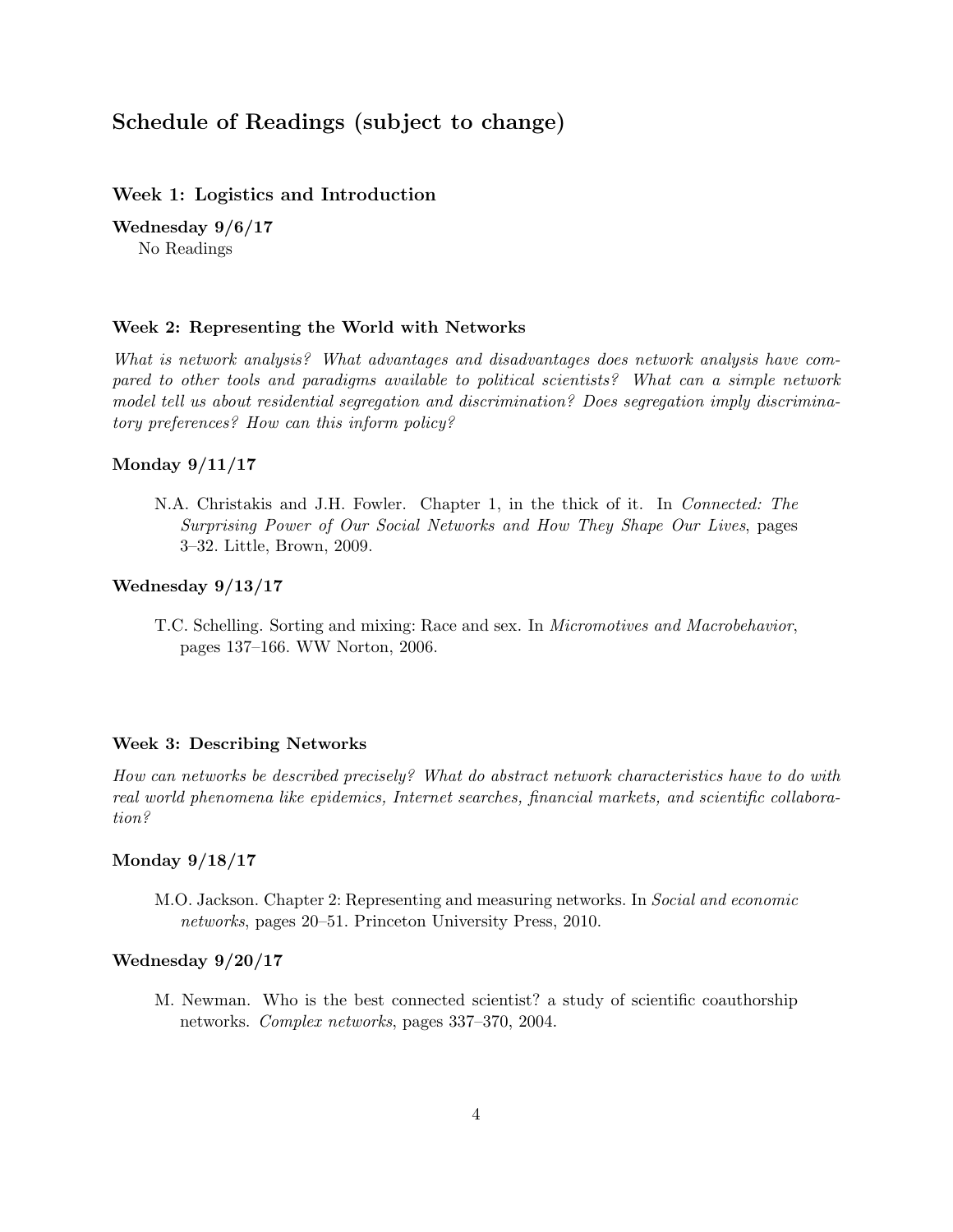#### Week 4: Do Social Networks Matter?

Does the fact that a person is connected to others in a social network affect his or her behavior? Do people make important decisions about their health and financial wellbeing independently of one another?

## Monday 9/25/17

No Class

## Wednesday 9/27/17

- E. Duflo and E. Saez. The role of information and social interactions in retirement plan decisions: Evidence from a randomized experiment. The Quarterly Journal of Economics, 118(3):815–842, 2003.
- N. Rao, M. Mobius, and T. Rosenblat. Social networks and vaccination decisions. Working Paper, 2007.

9/27/17 (Wed): Problem Set 1 due beginning of class

#### Week 5: How Do Social Networks Matter?

How does a person's social network affect behavior? Why does one's position in a social network have consequences for whether that person is employed, behaves cooperatively, or becomes a criminal? What role do social networks play in bank runs? Financial crises? Political campaigns? How problematic would it be to ignore the role of social networks when studying these kinds of topics?

### Monday 10/2/17

- N.A. Christakis and J.H. Fowler. Chapter 5, the buck starts here. In Connected: The Surprising Power of Our Social Networks and How They Shape Our Lives, pages 135–171. Little, Brown, 2009.
- M.S. Granovetter. The strength of weak ties. American journal of sociology, pages 1360–1380, 1973.
- Antoni Calvo-Armengol and Matthew O Jackson. The effects of social networks on employment and inequality. The American Economic Review, 94(3):426–454, 2004.

#### Wednesday 10/4/17

- J.H. Fowler and N.A. Christakis. Cooperative behavior cascades in human social networks. Proceedings of the National Academy of Sciences, 107(12):5334–5338, 2010.
- E.L. Glaeser and B. Sacerdote. Crime and social interactions. Quarterly Journal of Economics, 111(2):507–548, 1996.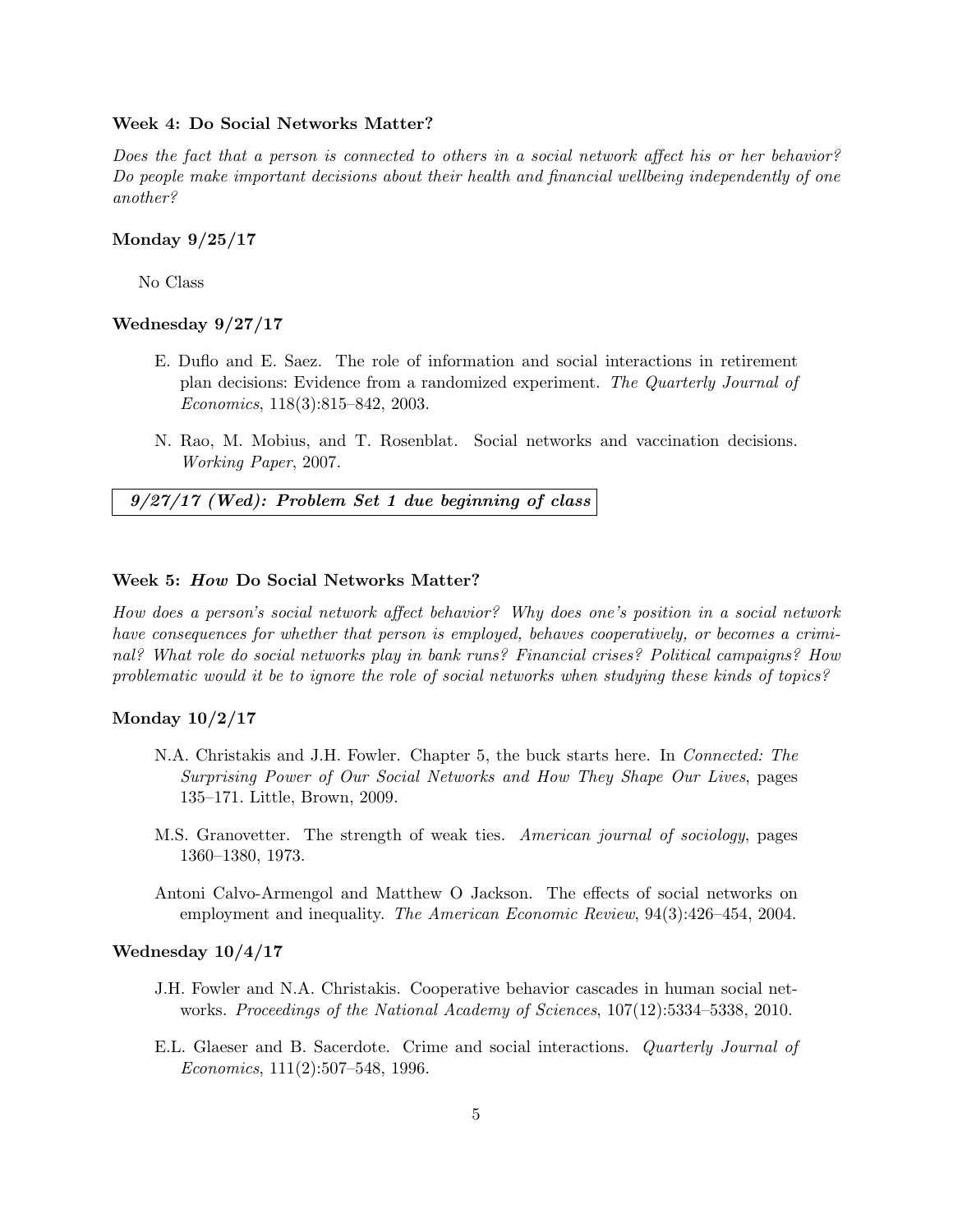#### Week 6: How Do Things Spread through Networks?

Exactly how do ideas and behavior spread along the links in a social network? When people are trying to learn something new, do they make use of their peers, and if so, how? Are groups that are diverse as good at spreading new information as homogeneous groups? Does information spread differently in online social media than in in-person interactions? What determines how widely information spreads?

## Monday 10/9/17

No Class; Fall Recess

#### Wednesday 10/11/17

- M. Mobius, T. Phan, and A. Szeidl. Treasure hunt: Social learning in the field. Working Paper, NBER, 2015.
- Jennifer M Larson and Janet I Lewis. Ethnic networks. American Journal of Political Science, 61(2):350–364, 2017.
- William J. Brady, Julian A. Willis, John J. Jost, Joshua A. Tucker, and Jay J. Van Bavel. Emotion shapes the diffusion of moralized content in social networks. Proceedings of the National Academy of Sciences, 114(28):7313–7318, 2017.

## Week 7: Presentations

## Monday 10/16/17

Presentations

## Wednesday 10/18/17

Presentations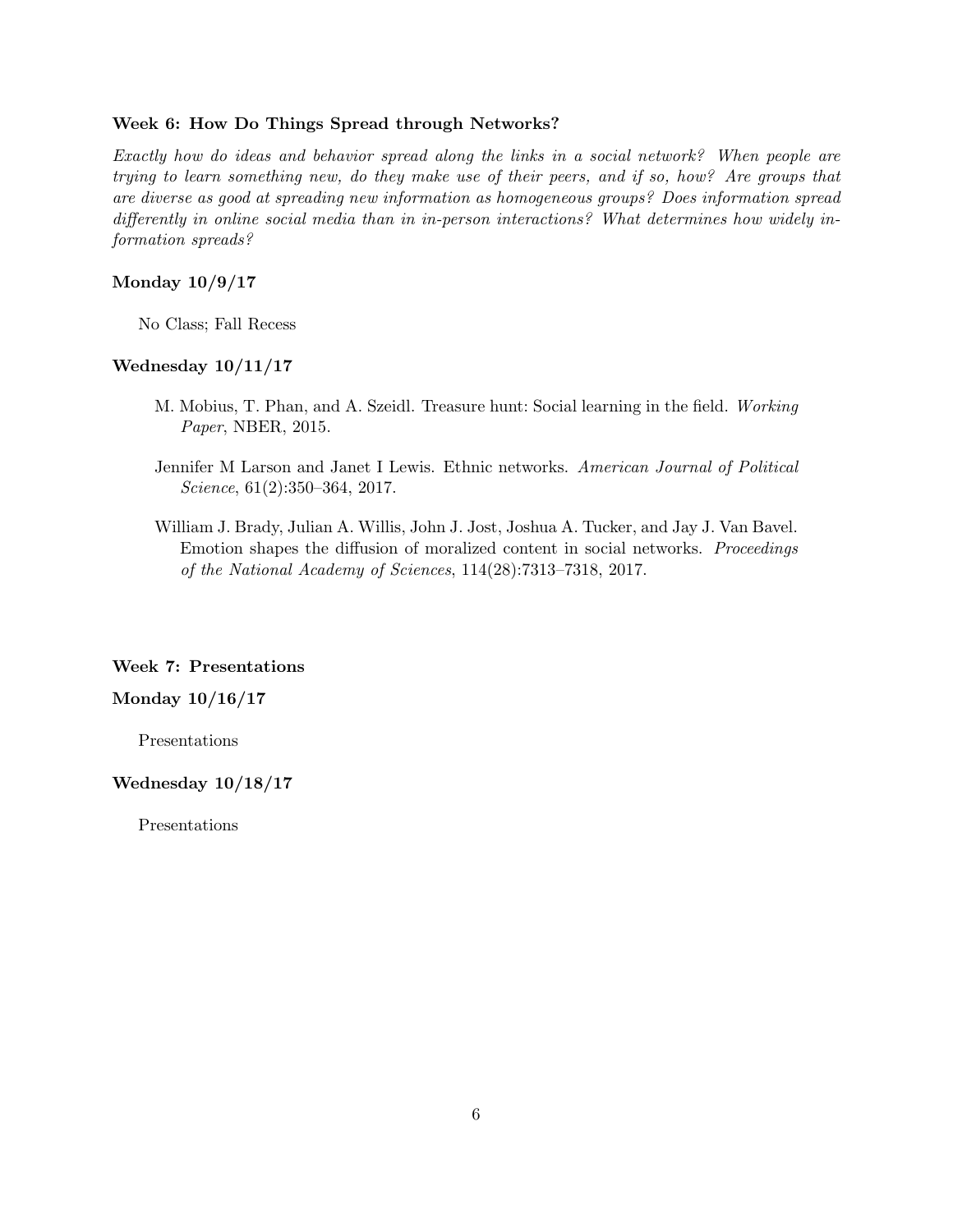#### Week 8: The Importance of the Shape of Networks

Does the shape of a network matter? If someone is better connected in a network, does she have a different incentive to behave cooperatively, or a different likelihood of success as a politician? What does the network of romantic and sexual encounters of adolescents imply for the possibility of disease spread?

## Monday 10/23/17

- Jennifer M Larson. How the west became wild: Informal governance with incomplete networks. World Politics, Forthcoming 2017.
- C. Cruz, J. Labonne, and P. Querubín. Politician family networks and electoral outcomes: Evidence from the philippines. American Economic Review, Forthcoming 2017.

#### Wednesday 10/25/17

- Peter S Bearman, James Moody, and Katherine Stovel. Chains of affection: The structure of adolescent romantic and sexual networks. American journal of sociology, 110(1):44–91, 2004.
- S. Judd, M. Kearns, and Y. Vorobeychik. Behavioral dynamics and influence in networked coloring and consensus. Proceedings of the National Academy of Sciences, 107(34):14978–14982, 2010.

#### Week 9: Networks and Protest

How do protests depend on the social networks among potential participants? When will groups with grievances experience protests? How can this be studied? What impact does social media have on protests, and how do protests grow?

## Monday 10/30/17

- M.S.Y. Chwe. Communication and coordination in social networks. The Review of Economic Studies, 67(1):1–16, 2000.
- Karl-Dieter Opp and Christiane Gern. Dissident groups, personal networks, and spontaneous cooperation: The east german revolution of 1989. American sociological review, pages 659–680, 1993.

## 10/30/17 (Mon): Empirical Exercise due beginning of class

#### Wednesday 11/1/17

- S. González-Bailón and N. Wang. Networked discontent: The anatomy of protest campaigns in social media. Social Networks, 44:95–104, 2016.
- J. M. Larson, J. Nagler, J. Ronen, and J. A. Tucker. Social media and protest participation: Evidence from 130 million twitter users. Working Paper, 2017.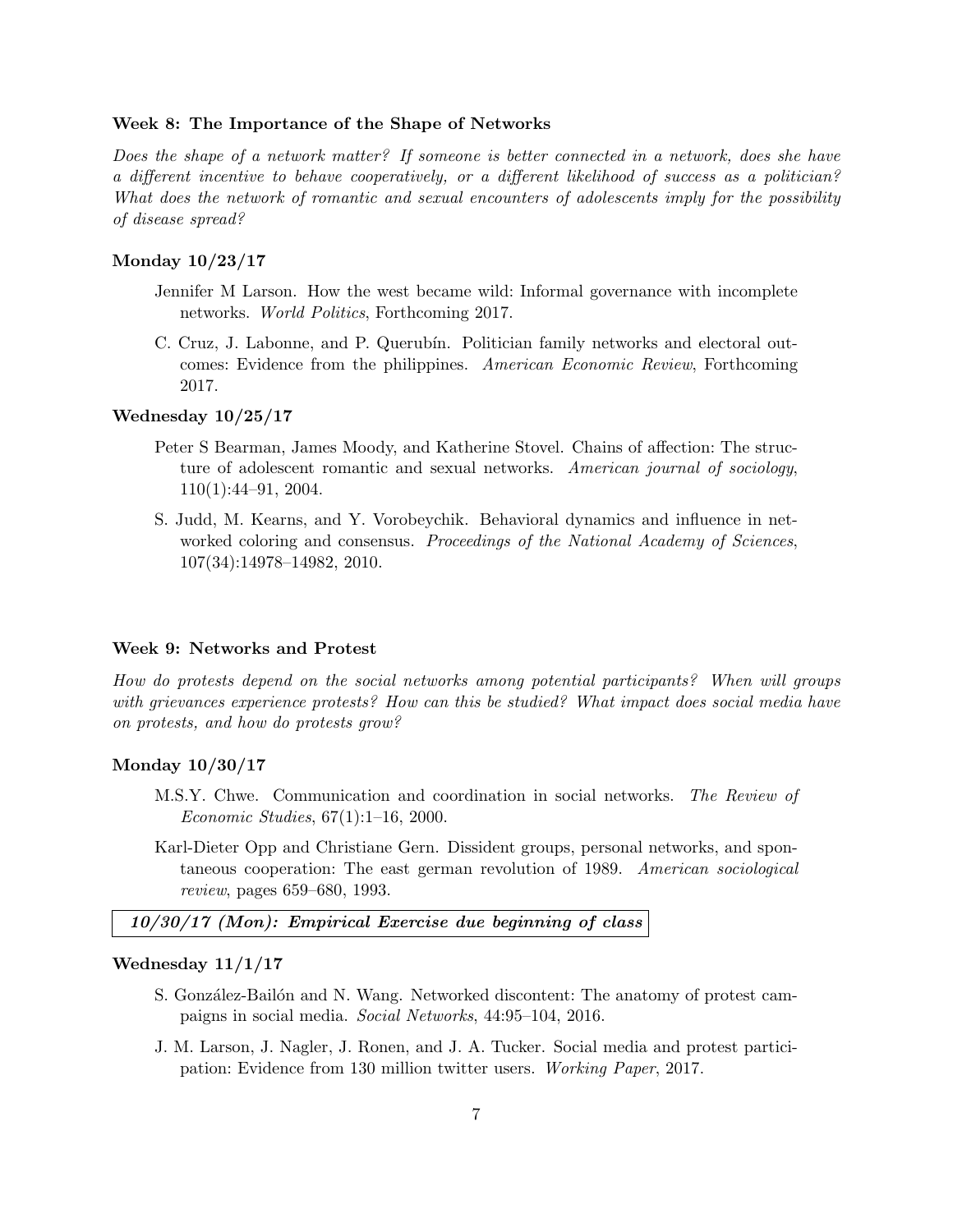## Week 10: Visualizing Networks

Demo of software that can be used to create custom pictures of networks.

## Monday 11/6/17

No Class

## Wednesday 11/8/17

M. Grandjean. Gephi: Introduction to network analysis and visualization. martingrandjean. ch/gephi-introduction/, 2015.

Software demo

#### Week 11: Learning in Networks

When information is spreading from person to person in a network, how do people form new opinions based on it? Does the fact that friends have opinions about new products make it easier to acquire the best products? How do rumors change minds, and how does this affect how well rebel groups can form or whether civil war breaks out? How can groups be designed to be most effective?

#### Monday 11/13/17

- M.H. DeGroot. Reaching a consensus. Journal of the American Statistical Association, 69(345):118–121, 1974.
- M. J. Salganik, P. S. Dodds, and D. J. Watts. Experimental study of inequality and unpredictability in an arificial cultural market. Science, 311(854), 2006.

## Wednesday 11/15/17

- J. M. Larson and J. I. Lewis. Rumors, kinship networks, and rebel group formation. International Organization, Forthcoming 2017.
- Thomas W Valente, Beth R Hoffman, Annamara Ritt-Olson, Kara Lichtman, and C Anderson Johnson. Effects of a social-network method for group assignment strategies on peer-led tobacco prevention programs in schools. American journal of public health, 93(11):1837–1843, 2003.

11/15/17 (Wed): Problem Set 2 due beginning of class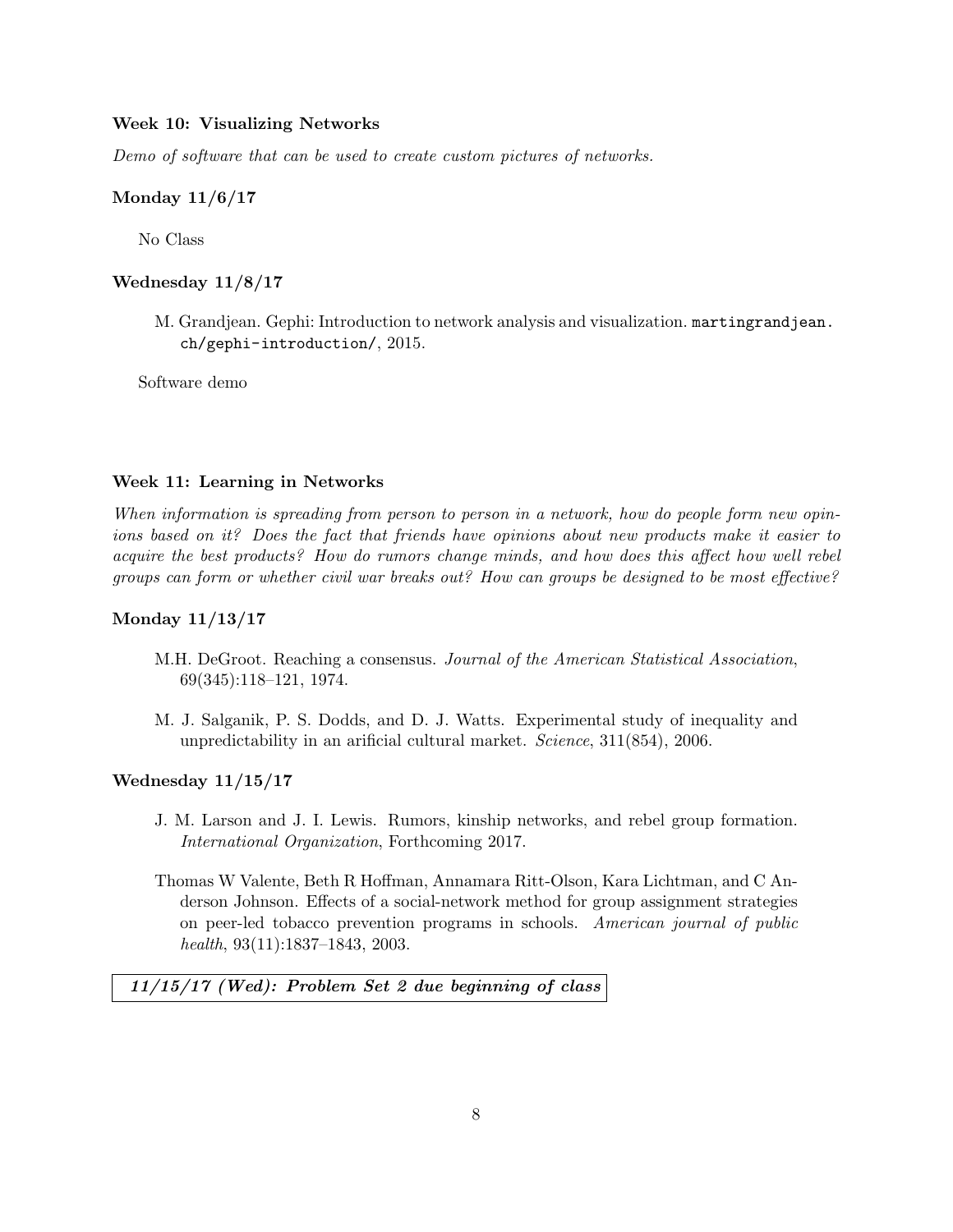## Week 12: Homophily v. Influence

Why do friends tend to be similar to one another? Can forced friendships change minds about race?

## Monday 11/20/17

- J.M. McPherson and L. Smith-Lovin. Homophily in voluntary organizations: Status distance and the composition of face-to-face groups. American sociological review, pages 370–379, 1987.
- Greg J Duncan, Michael Kremer, Dan M Levy, and Jacque Eccles. Empathy or antipathy? the impact of diversity. The American economic review, 96(5):1890–1905, 2006.

## Wednesday 11/22/17

No Class; Thanksgiving Break

## Week 13: Network Formation

Where do links in networks come from? Would the same people in different circumstances create different social networks? Do people form their social networks strategically?

## Monday 11/27/17

Albert-Laszlo Barabasi. Chapters 4-7. In Linked, pages 41–92. Plume, 2003.

M. Fafchamps and F. Gubert. Risk sharing and network formation. The American economic review, 97(2):75–79, 2007.

## 11/27/17 (Mon): Prospectus due by email to class 11:59pm

#### Wednesday 11/29/17

Prospectus Presentations

#### Week 14: Your Contributions to the Field

## Monday 12/4/17

Prospectus Presentations

#### Wednesday 12/6/17

Prospectus Presentations